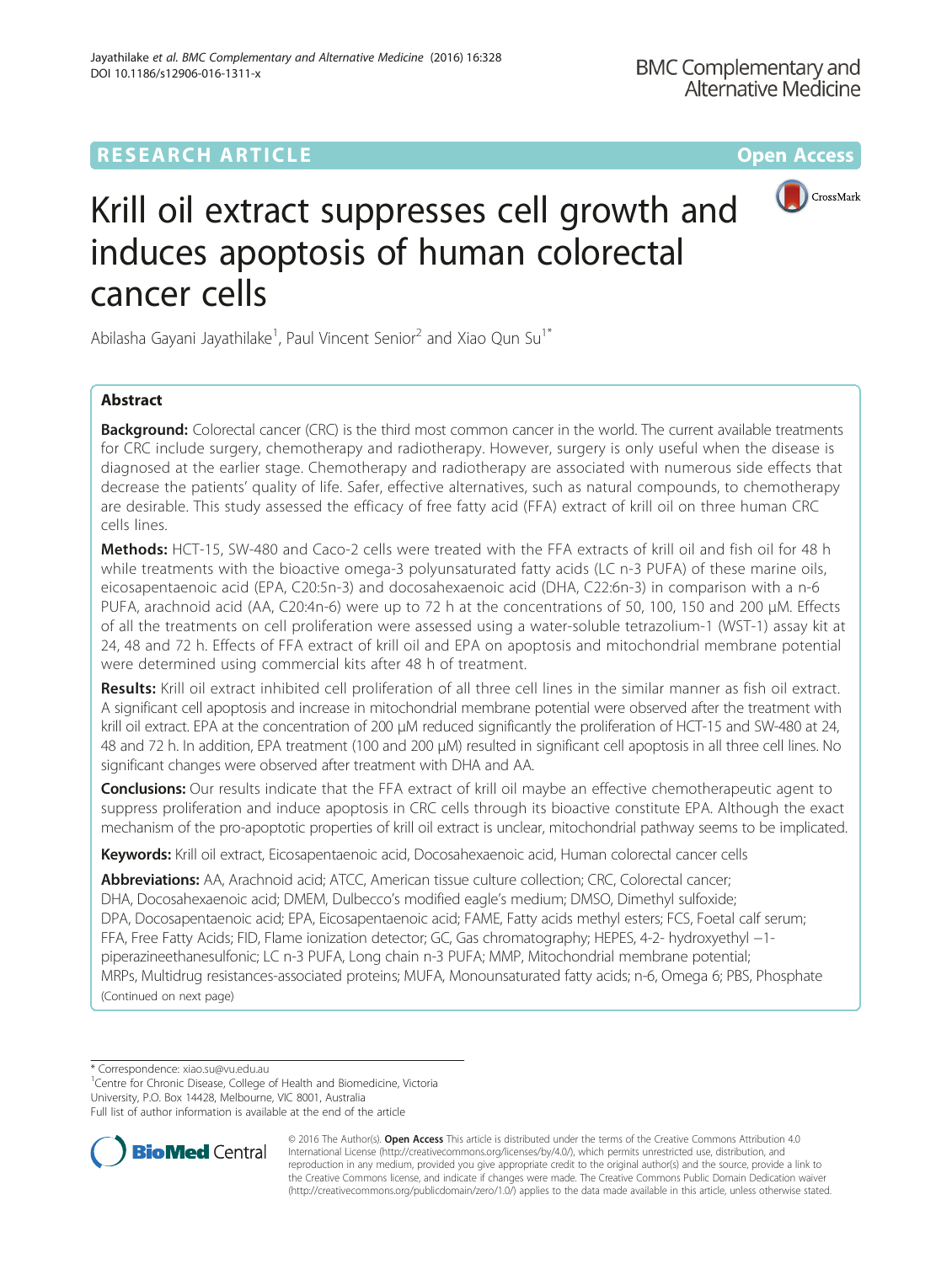9 % of mortality caused by cancer each year [[1, 2](#page-9-0)]. The initiation of CRC is a complex and multifactorial process that is associated with progressive accumulation of genetic and epigenetic alterations, and these transform normal colonic/rectal mucosa into invasive metastatic carcinoma [[3, 4](#page-9-0)]. Among many factors associated with the development of colorectal cancer, more than 70 % of CRC patients diagnosed are sporadic, and environmental factors have been the main cause for the majority of incidence [[3](#page-9-0)]. Diet is one of the main environmental factors, with 90 % of the CRC reported to be associated with high intake of saturated fat, red meat, n-6 polyunsaturated fatty acids (PUFA), and low intake of fibres and vitamins [\[5](#page-9-0)].

Colorectal cancer (CRC) is the third most common cancer in men and women, accounting for approximately

The current available treatments for CRC include surgery, chemotherapy and radiotherapy [[3, 6\]](#page-9-0). However, surgery is only curative when the disease is diagnosed at an earlier stage. Chemotherapy and radiotherapy are associated with numerous side effects, such as myelosuppression, mucositis, dermatitis and diarrhoea, thus these treatments have a significant impact on patient's quality of life [\[6](#page-9-0), [7\]](#page-9-0). In recent years, the potential role of nutrients as preventive/therapeutic agents has been one of the main foci in cancer research [[6](#page-9-0)–[8](#page-9-0)].

Fish oil is a rich source of long chain omega-3 polyunsaturated fatty acids (LC n-3 PUFA), mainly eicosapentaenoic acid (EPA, C20:5n-3) and docosahexaenoic acid (DHA, C22:6n-3). EPA and DHA have demonstrated preventive and therapeutic effects on the CRC [[9, 10](#page-9-0)]. Epidemiological studies showed that increased consumption of fish oil or LC n-3 PUFA is inversely correlated with CRC incidence [[11, 12](#page-9-0)]. Studies have shown that LC n-3 PUFA have growth-inhibitory and pro-apoptotic effects on colon cancer cells such as HT-29, HCT-116, SW-480 and Caco-2 [[13](#page-9-0)–[15](#page-9-0)]. Animal studies showed that fish oil supplementation reduced the number and size of polyps and suppressed the growth of cancer xenografts in nude mice [[16](#page-9-0)–[20](#page-9-0)].

Several sustainable alternatives of fish oil have been identified to meet the demand for LC n-3 PUFA during last decades and one of these is the krill oil. Krill oil is extracted from Euphasia superba, a crustacean species similar to shrimp found in the Southern Ocean [\[8](#page-9-0)]. Apart from the LC n-3 PUFA, EPA and DHA, krill oil also contains astaxanthin (provitamin E), flavonoids and vitamin-A. Different from fish oil, in the krill oil, EPA and DHA are bound to the phospholipids [[21, 22](#page-9-0)]; while in the fish oil they are mainly bound to the triglycerides [\[23](#page-9-0)]. Studies have shown that the phospholipids bound n-3 PUFA can penetrate through cell membrane efficiently [[24\]](#page-9-0) than those bound to glycerol in triglycerides thus could potentially lead to better health outcomes [[8, 25](#page-9-0)].

Preliminary studies have shown that krill oil has anticancer properties such as inhibition of proliferation of osteosarcoma and colon cancer SW-480 cells [[8, 26](#page-9-0)]. However, little information is available on the effect of krill oil on other CRC cells, and no data are available on its impact on cell apoptosis. Apoptosis is a key process of programmed cell death, which plays a crucial role in maintaining cellular homeostasis between cell division and cell death [[27](#page-9-0)]. Alterations in the mitochondrial membrane potential (MMP) and permeability could trigger the release of cytochrome  $c$  into the cytosol, which activates caspases that in turn, induce apoptosis [\[11\]](#page-9-0). In the present study, we investigated the effects of free fatty acid (FFA) extract from krill oil in comparison with that from fish oil on three human CRC cell lines HCT-15, SW-480 and Caco-2. In addition, effects of EPA and DHA on these cells are also assessed. To the best of our knowledge, this is the first study assessing the impacts of krill oil on cell apoptosis and investigating whether the apoptotic process is mediated by changes in MMP.

## **Methods**

### Cell lines and culture conditions

The human colon adenocarcinoma cell lines of HCT-15, SW-480 and Caco-2 were obtained from the American Tissue Culture Collection (ATCC) Manassas, VA, USA. HCT-15 and SW-480 cell lines were maintained in RPMI 1640 medium (SAFCO) (Sigma Aldrich, Castle Hill, NSW) supplemented with foetal calf serum (FCS, 10 %) (Hyclone Quantum Scientific, Clayton South, VIC), glutamine (10 mM), 4-2 hydroxyethyl-1-piperazineethanesulfonic acid (HEPES 10 mM) and penicillin (100U/ml)/streptomycin (100 μg/ml) (Sigma Aldrich, Castle Hill, NSW). The Caco-2 cell line was maintained in Dulbecco's Modified Eagle's Medium (DMEM) (Sigma Aldrich, Castle Hill, NSW) supplemented with 20%FCS and penicillin (100U/ml)/ streptomycin (100 μg/ml), 2 mM/L glutamine, 0.1 mM non-essential amino acids. Cells were grown at 37 °C in 5 %  $CO<sub>2</sub>$  humidified atmosphere.

## (Continued from previous page)

Background

buffered saline; PGE2, Prostaglandin E2; PGE3, Prostaglandin E3; PUFA, Polyunsaturated fatty acids; ROS, Reactive oxygen species; SD, Standard deviation; SEM, Standard error of mean; SFA, Saturated fatty acids; WST-1, Water soluble tetrazolium-1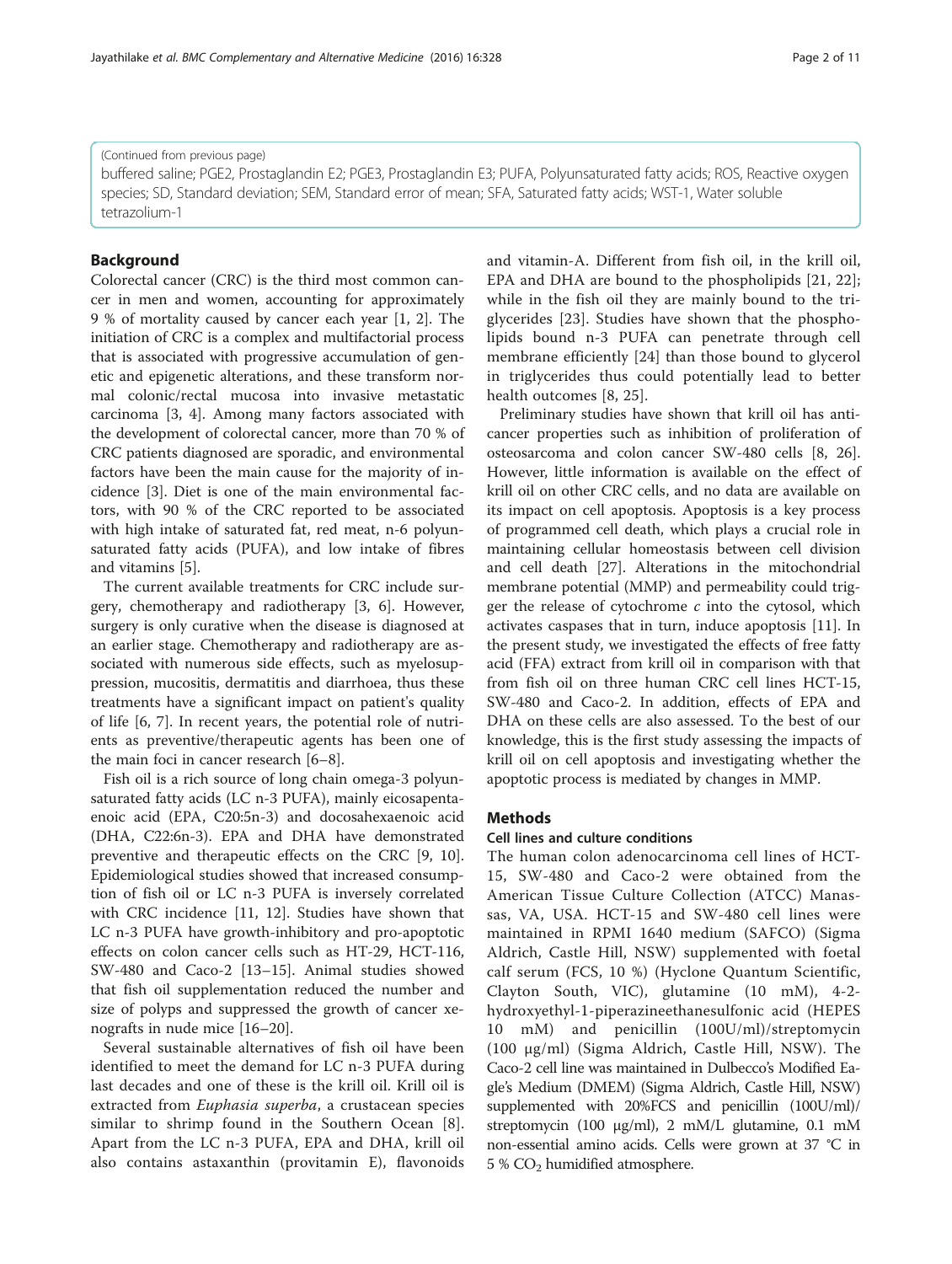## Extraction of free fatty acids from oils and fatty acid solution preparation

Krill oil and fish oil (Swisse Wellness Pty Ltd., Victoria, Australia) were purchased from the local Chemist. Free fatty acids were extracted from krill oil and fish oil following the hydrolysis (saponification) method of Salimon et al. [\[28](#page-9-0)]. The extracts were dissolved in the Dimethyl Sulfoxide (DMSO) and stored at −20 °C. The final treatment solutions contained 1 % DMSO as solvent. Individual PUFA including EPA, DHA and Arachnoid Acid (AA) were purchased from Nu-Chek-Prep, Elysian, USA. Fatty acid solutions were made up by dissolving the individual fatty acid in ethanol. The final treatment solutions contained < 0.1 % ethanol as solvent.

## Cell proliferation assays

A water-soluble tetrazolium-1 (WST-1) assay kit (Roche Diagnostics GmbH, Germany) was used to determine the proliferative potential of cancer cells. Cells were seeded and cultured at  $1 \times 10^4$  cells per well in 96-well plates for 24 h, and then treated with individual PUFA solutions for 24, 48 or 72 h; or free fatty acid extract solutions of oils (krill oil or fish oil) for 48 h. All treatments were performed in quadruplicates. For PUFA treatments, three concentrations of each fatty acid were used including 50 μM, 100 μM and 200 μM. 0.1 % ethanol was used as a vehicle control. Additional assays were performed to observe the effects of various EPA concentrations (100 μM, 120 μM, 140 μM, 160 μM, 180 μM and 200 μM) on cell proliferation of HCT-15 cells after 48 h of treatment. The treatment concentrations of free fatty acid extract of oils (krill oil or fish oil) are 0.03, 0.06, 0.12 or 0.24 μL/100 μL well. 1 % DMSO was used as a vehicle control. Non -treated cells were used as a negative control in all experiments. 10 μL WST-1 reagent was added to each well after respective treatment time points and incubated at 37 °C for one hour. Cell proliferation was measured using a microplate reader (Varioskan Flash, Thermo Scientific) at the absorbance of 450 nm.

## Apoptosis assay

Cells  $(1 \times 10^3 \text{ cells/well})$  were grown in 96-well plates with a clear flat bottom (Corning™ Costar™ 3603, USA) at 37 °C for 24 h. They were then treated by EPA at 100 μM or 200 μM, free fatty acid extract from krill oil at 0.12  $\mu$ L/100  $\mu$ M well for 48 h. After removing the media, cells were washed twice by using PBS. Apoptosis/ Necrosis was detected using the commercial kit (ab176749, Abcam, Cambridge, England). Cells were examined under the fluorescence microscope (Olympus  $1 \times 81$ ). The apoptosis was determined by comparing the number of treated cells against the control. Each experiment was performed in quadruplicates, and it was carried out three times for each cell line.

## Mitochondrial membrane potential JC-10 assay

Cells were seeded at  $20 \times 10^4$  cells/well in the clear bottom 96-well plates (Corning™ Costar™ 3603, USA) to incubate for 24 h at 37 °C. Then the media was added with EPA at 100 μM or 200 μM, or free fatty acid extract from krill oil at 0.12 μL/100 μL well and incubated for 48 h. The mitochondrial membrane potential was measured by using the JC-10 mitochondrial membrane potential assay kit (ab 112134) as per the manufacturer's instructions (Abcam). In brief, 50 μL of JC-10 reagents was added to each well after the treatment, and incubated for one hour at 37 °C in dark. 50 μL of assay buffer was added to each well. Fluorescence intensity was measured using a microplate reader (Varioskan Flash, Thermo Scientific) at  $Ex/Em = 485/520$  nm and  $Ex/Em =$ 540/570 nm. The mitochondrial membrane potential changes were measured as the ratio between aggregate (Em 520 nm) and monomeric forms (Em 570 nm) of JC-10. The increases of the ratio indicate the mitochondrial membrane depolarisation. Quadruplicates were performed for each treatment and two individual experiments were conducted for each cell line.

## Analysis of fatty acid composition in EPA treated cancer cells

HCT-15 cells were seeded at a density of  $5 \times 10^5$  cells/ well in 6-well plates and incubated for 24 h at 37 °C. EPA (100 μM or 200 μM) was added to each well. Each treatment was performed in triplicate. After 48 h incubation, cells were collected into 15 ml Falcon tubes and centrifuged at 1300 rpm for 6 min (Thermo Scientific Haraeus, Megafuge 40). The cell pellets were then used to extract fatty acid methyl esters (FAME) using a modified transesterification method of Lepage and Roy [\[29](#page-9-0)]. Briefly, cell pellets were mixed with 2 mL of internal standard, heneicosanoic acid, C21:0 (180 μg) (Nu-Chek Prep, Inc., Elysian, MN) in methanol:toluene (4:1 (v/v)). 200 μL of acetyl chloride was then added and the mixture was incubated for 1 h at 100 °C to form FAME. 5 mL of 6 % potassium carbonate  $(K_2CO_3)$  in distilled water was then added and the blend was thoroughly vortexed prior to centrifugation at  $3000 \times g$  (Sigma 3-30 K) for 10 min to separate the layers. The top toluene-rich layer was removed and evaporated to dryness under nitrogen. 200 μL of petroleum ether was added and the resulting FAME was separated by the Gas Chromatography (GC). The GC (Varian Star 3400Cx, Agilent Technologies, CA, USA) was equipped with a SGE BPX 70 capillary column (60  $m \times 0.25$  mm internal diameter, 0.25 μm film thickness) (SGE Analytical Science, Melbourne, Australia), and a flame ionization detector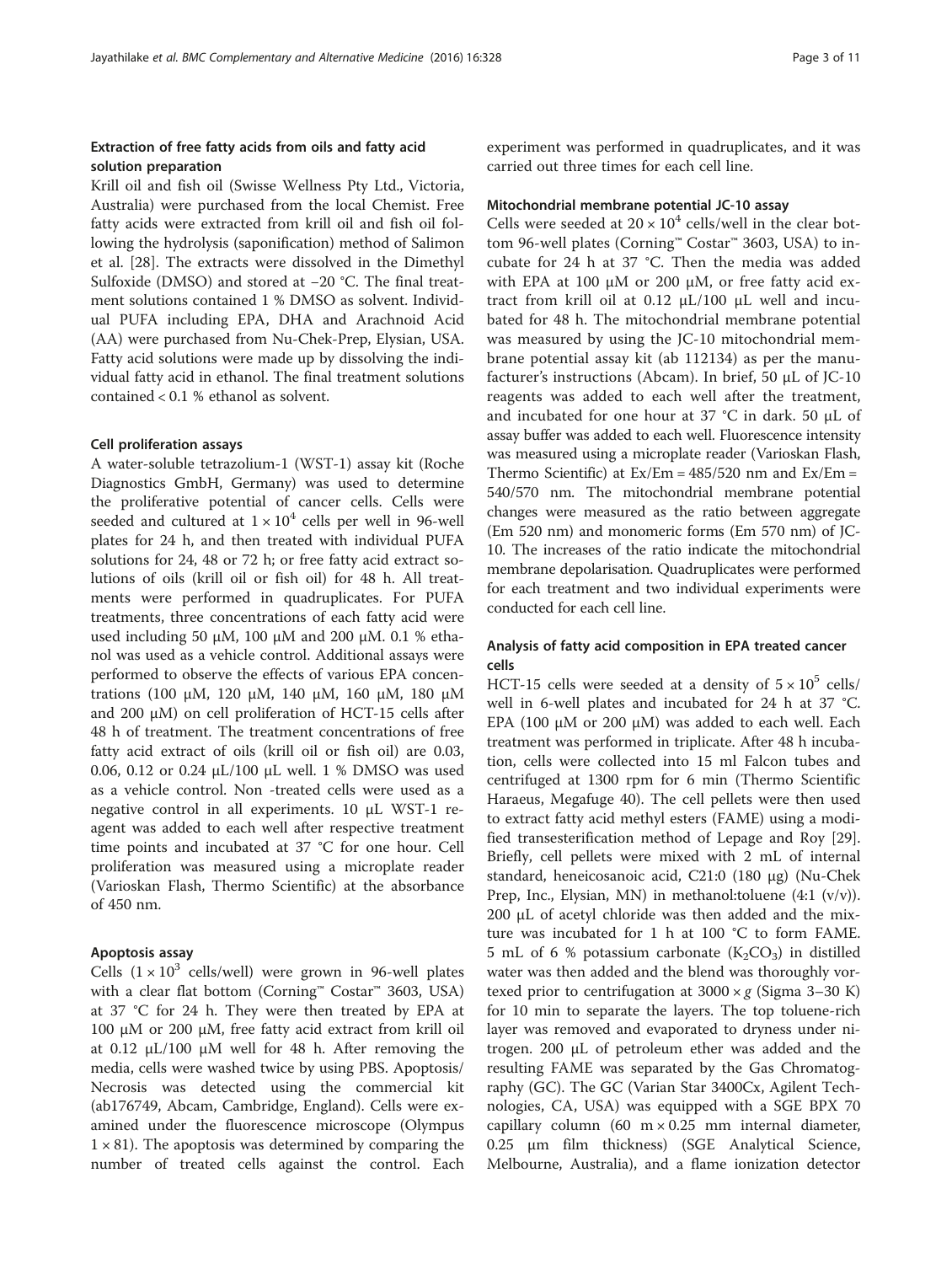(FID). For each sample, 2 μL was injected in splitting mode (1:10) with helium as the carrier gas. Fatty acids were identified by comparison with a standard FAME mixture, GLC reference standard 403 (Nu-Chek Prep, Inc., Elysian, MN). The composition of each fatty acid was calculated as a percentage of the total amount of fatty acids in the mixture.

## Statistical analysis

All the data were analysed using SPSS 22 software. Mixed model ANOVA was used to determine the significance between treatments. The significance of repeated measure at different time point was analysed using one way ANOVA.  $p < 0.05$  was considered significant. The results were expressed as mean ± SD in Table or mean ± SEM in Figures.

## Results

## Effects of PUFA on the proliferation of cancer cells

Human colon cancer cells of HCT-15 and SW-480 cell lines treated with 200 μM of EPA showed a significant reduction of cell proliferation at all three time points (24, 48 and 72 h) compared to cells treated with ethanol (Fig. [1\)](#page-4-0). It inhibited HCT-15 cell proliferation by  $76 \pm$ 0.19 %, 94 ± 0.06 % and 91 ± 0.06 % at 24, 48 and 72 h respectively (Fig. [1a](#page-4-0)). For SW-480 cells, the inhibitory effect was even more remarkable, with  $98 \pm 0.01$  %,  $100 \pm$ 0.02 % and  $99 \pm 0.01$  % reduction in cell proliferation being observed at the three time points respectively (Fig. [1b](#page-4-0)). However, treatment with lower EPA concentration (50 μM and 100 μM) did not show positive results. Furthermore, no significant effects were recorded after the treatment with DHA or AA. Caco-2 cells did not respond to the treatment of EPA and other two fatty acids at any concentrations and any time points.

To investigate the dose dependent effects of EPA on cell proliferation, four concentrations of EPA solution ranged from 120 μM to 180 μM in addition to 100 and 200 μM were used to treat HCT-15 cells. As shown in Fig. [2,](#page-5-0) a significant reduction of cell growth  $(p < 0.01)$ after 48 h of treatment with 160 μM and 180 μM EPA was observed. Cell proliferation has been reduced by 60 % and 95 % respectively compared with 97 % reduction with 200 μM EPA treatment.

## Effects of krill oil extract on the proliferation of cancer cells

HCT-15 cancer cells treated with FFA extracted from krill oil for 48 h at the concentrations from 0.06 to 0.24 μL/100 μL significantly reduced cell proliferation compared to DMSO control as shown in Fig. [3a](#page-6-0). Similarly, FFA extracted from fish oil also inhibited cell proliferation but started at the relatively lower concentration (0.03 to 0.24  $μL/100 μL$ ). The percentage of cell inhibition by krill oil extract ranged from 94 to 96 %, and by fish oil extract from 90 to 96 %. SW-480 cells responded to treatment with FFA extract of krill oil and fish oil in the same manner as HCT-15 cells (results not shown). For Caco-2 cells only the high concentration of FFA extract of krill oil (0.24 μL/100 μL) inhibited cell proliferation significantly  $(p < 0.01)$ , and this may be due to the presence of multidrug resistanceassociated proteins in the cells (MRPs) [\[30\]](#page-9-0). While lower concentrations of FFA extract of fish oil (0.06 μL/100 μL well) exhibited better inhibitory effects.

## Effects of krill oil FFA and EPA on apoptosis

As shown in Fig. [4](#page-7-0), treatment with EPA at 100 and 200 μM and FFA extract of krill oil at 0.12 μL/100 μL well for 48 h resulted in a significantly high apoptosis compared to the control in all three colorectal cancer cell lines. In addition, cell necrosis increased significantly after 48 h treatment with 200 μM EPA and 0.12 μL/ 100 μL well with FFA extract of krill oil in HCT-15 cells. For SW-480 cells, necrosis was promoted slightly by 200 μM EPA only  $(p < 0.01)$  while none of the treatments affected the cell necrosis in Caco-2 cells.

## Effects of krill oil FFA and EPA on MMP of cancer cells

The three cell lines HCT-15, SW-480 and Caco-2 were treated with EPA at 100 μM and 200 μM, and FFA extract of krill oil at 0.12 μL/100 μL well for 48 h to measure the mitochondrial membrane potential (MMP) change of the cancer cells. Mitochondrial membrane depolarisation in all three cell lines was significantly higher after treatment with FFA extract of krill oil compared to the control. However, no significant change was observed after EPA treatment (Fig. [5](#page-8-0)).

## PUFA profile of HCT-15 cells after EPA treatment

HCT-15 cells treated with EPA at concentrations of 100 μM and200μM for 48 h resulted in significant increases in EPA incorporation in the cancer cells (Table [1](#page-8-0)). EPA treated cells also showed a significantly lower level of AA, especially in cells treated with 200 μM EPA. In addition, 100 μM EPA treatment resulted in a significant increase in DPA (22:5 n-3) level in the cells. Consistently a higher n-3/n-6 ratio was observed in EPA treated cells at both concentrations.

## **Discussion**

The main objective of the current study was to investigate the effect of krill oil extract on three human CRC cell lines, HCT-15, SW-480 and Caco-2 cells. The study has demonstrated that FFA extract of krill oil can inhibit cell proliferation significantly in HCT-15 and SW-480 cells, and induced cell apoptosis in all three cell lines. The anti-proliferative effect of krill oil is consistent with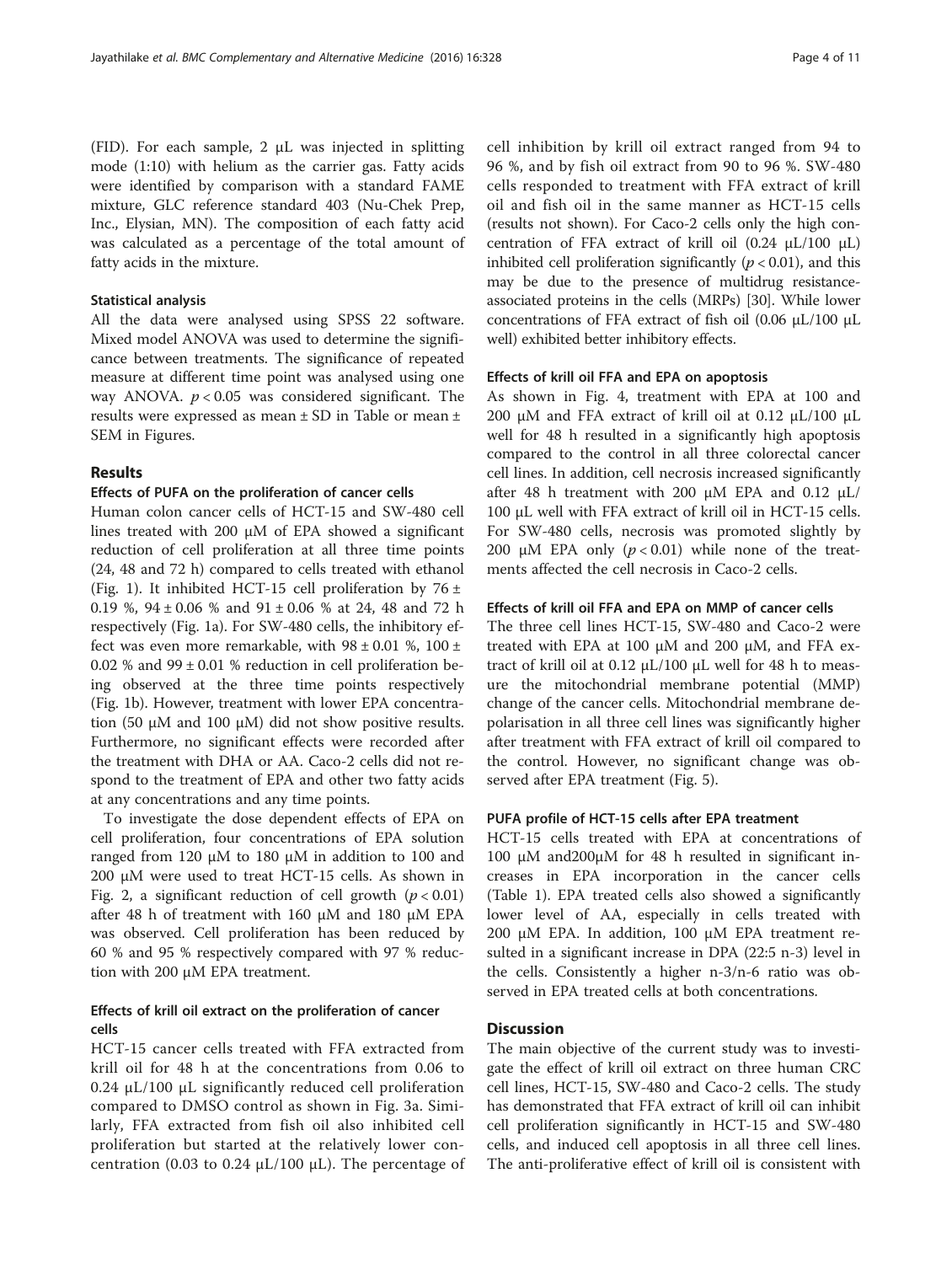<span id="page-4-0"></span>

the previous studies on colorectal cancer and osteosarcoma cells [[8, 26](#page-9-0)]. Su and co-authors [[8\]](#page-9-0) found that the anti-proliferative role of krill oil on osteosarcoma is comparable with 500nM of doxorubicine, a commonly used clinical drug for cancer treatment [\[31\]](#page-9-0). The positive outcomes from this study suggest that krill oil may potentially be a useful cancer therapy tool, especially since no adverse effects have been reported with krill oil consumption [[23](#page-9-0)]. Further animal studies are required to confirm the anti-cancer effects of krill oil on CRC in vivo.

It appears likely that the anti-proliferative and proapoptotic effects of krill oil extract may be attributed to the EPA in this marine oil. A number of studies have reported the inhibitory effects of EPA, DHA and fish oil on the growth and development of various cancers in vitro and in vivo [\[6](#page-9-0), [13,](#page-9-0) [32](#page-10-0)–[35\]](#page-10-0). In vitro studies showed that treatment with EPA or DHA resulted in growth arrest in various human cancer cells. Various mechanisms underlying the anti-cancer effects of EPA have been proposed. These include the inhibition of production of prostaglandin  $E_2$  (PGE<sub>2</sub>) [[36\]](#page-10-0), an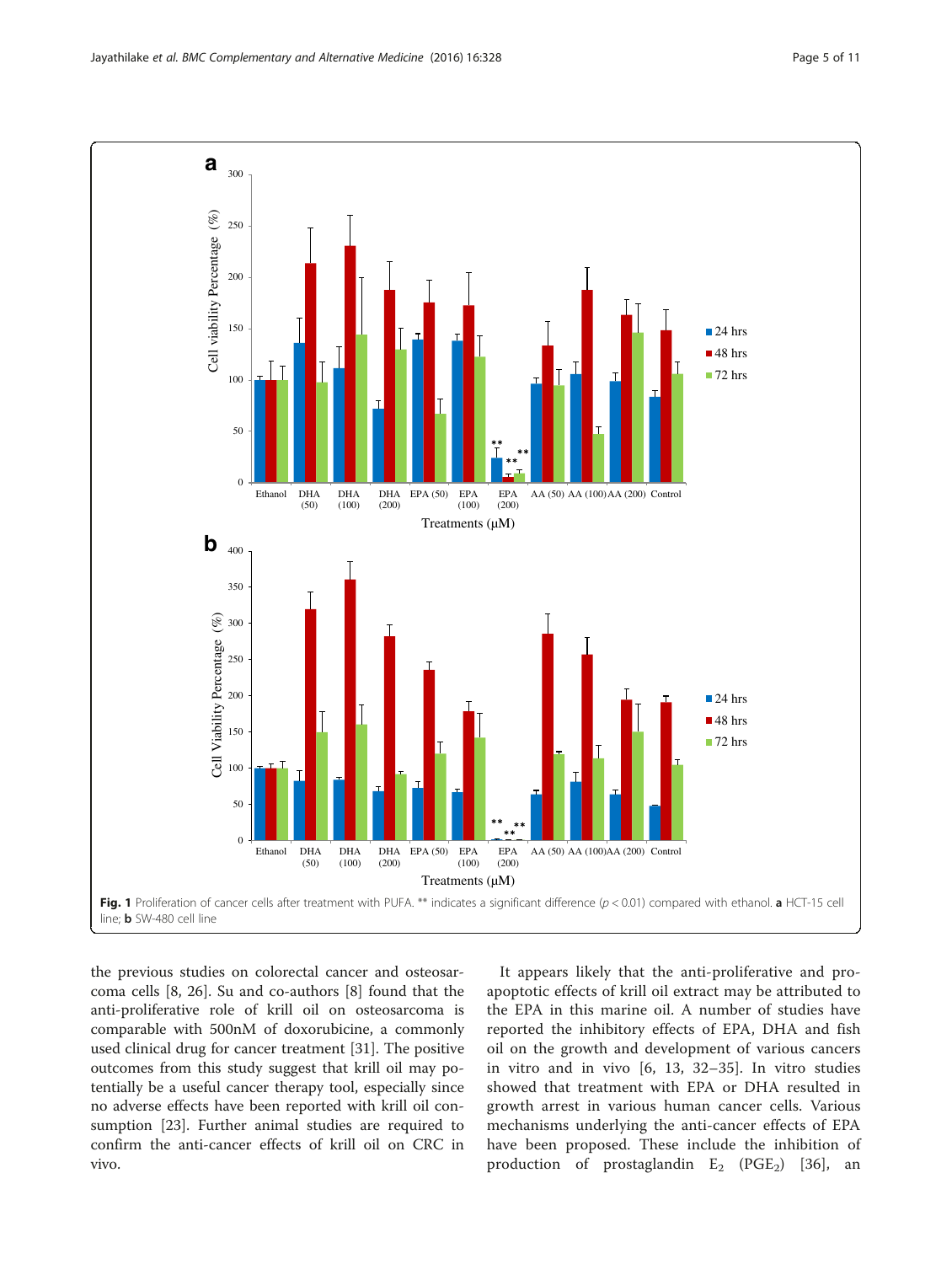<span id="page-5-0"></span>

eicosanoid derived from the AA, which is associated with cell proliferation, differentiation, apoptosis, angiogenesis and metastasis [\[37](#page-10-0), [38\]](#page-10-0). EPA competes with AA for the metabolic pathway as they are both catalysed by the same enzymes, and therefore when a high level of EPA is in the cells, more eicosanoids derived from EPA  $(PGE_3)$  will be produced. These eicosanoids inhibit the activity of Akt/pkB kinase expression that reduces the PGE2 level [[5](#page-9-0)] and have contrasting properties to  $PGE<sub>2</sub>$ such as anti-inflammatory, anti-proliferation and proapoptosis [\[19](#page-9-0), [39](#page-10-0)].

In addition, EPA treatment has been found to induce cell apoptosis via arresting cell cycle in pancreatic cancer cells [\[40](#page-10-0)]. This reduced the level of anti-apoptotic bcl-2 protein expression in human leukaemia cells [[41\]](#page-10-0). Chi et al. have shown that EPA induced cell apoptosis activation via p53 dependent Fas/FasL pathway in hepatoma cells [[42](#page-10-0)]. The role of EPA in the modulation of gene expression and activation of caspases involved in cancer cell apoptosis has also been reported [[43, 44\]](#page-10-0). Furthermore, Fukui et al. have shown both in vitro and in vivo that the anti-cancer effects of EPA is associated with the cell death resulted from the accumulation of ROS in the cancer cells [\[17\]](#page-9-0).

Studies have also shown that EPA and DHA induced apoptosis of colon cancer cells through mitochondrial pathway involving a change of mitochondrial membrane potential (MMP), and the release of cytochrome c and other pro-apoptotic factors leading to cell death. In addition, it has been reported that EPA treatment in vitro [\[17](#page-9-0), [45](#page-10-0), [46\]](#page-10-0) and FO supplementation in vivo [\[47](#page-10-0), [48\]](#page-10-0) could increase ROS and  $Ca^{2+}$  levels in mitochondria and disrupt mitochondrial membrane

potential leading to cell apoptosis in various human and rat cancer cells. To investigate whether the proapoptotic effect of EPA and krill oil extract in the present study was through mitochondrial pathway, we evaluated the changes in MMP after 48 h of treatment. It was found that there was a significant increase in the depolarization of mitochondria membrane in the cells treated with krill oil extract, and this was correlated with the number of apoptotic cells in the three cell lines (Figs. [4](#page-7-0) & [5](#page-8-0)). However treatment with EPA or DHA did not show significant effect on MMP as krill oil extract (Fig. [5](#page-8-0), data on DHA not shown). The results from the current study on MMP suggest that other components of the krill oil extract may play a role in the alteration of MMP, and the EPA induced cell apoptosis was possibly through other mechanisms rather than mitochondrial pathway. Further studies are required to fully understand the mechanisms underlying the pro-apoptotic effects of krill oil extract and whether other mechanistic pathways such as changes in cell cycle, signalling receptors, intracellular  $Ca^{2+}$  balance, and induced stress in endoplasmic reticulum etc. also play a role [[49\]](#page-10-0).

Studies have shown the anti-cancer effect of DHA on several cancer cell types including colorectal cells [[13](#page-9-0), [50, 51](#page-10-0)]. DHA was found to reduce cell proliferation more efficiently than EPA by Schonberg et al. [[52](#page-10-0)]. In the current study, we have not found significant cell inhibition by DHA at concentrations between 50 μM to 200 μM in any of the three cancer cell lines. Our results are at discrepancy with the previous report on SW-480 and Caco-2 cells that showed significant inhibition on cell growth after DHA treatment [[53](#page-10-0)].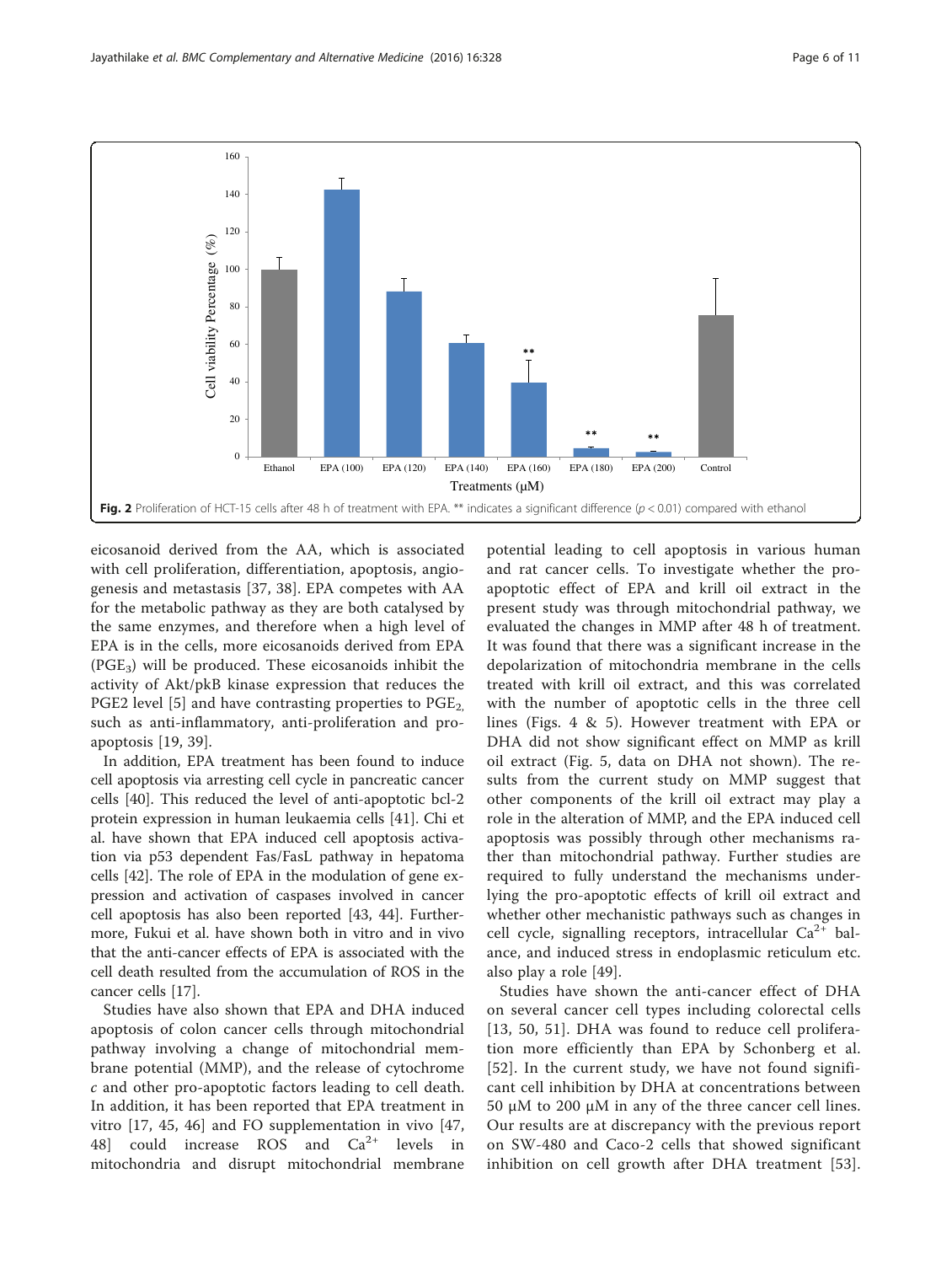<span id="page-6-0"></span>

Corsetto et al. have reported that DHA inhibits cell growth at the concentrations higher than 200 μM [[37](#page-10-0)]. Schonberg et al. Schonberg SA et al. have found that SW-480 cells are more resistant to DHA treatment [[52](#page-10-0)]. Further study is required to investigate whether

higher concentration of DHA can exert anti-cancer effects on HCT-15, SW-408 and Caco-2 cells.

Lipid synthesis is one of the critical functions in cell growth and proliferation. Previous studies have shown that n-3 PUFA induced cell apoptosis is mainly via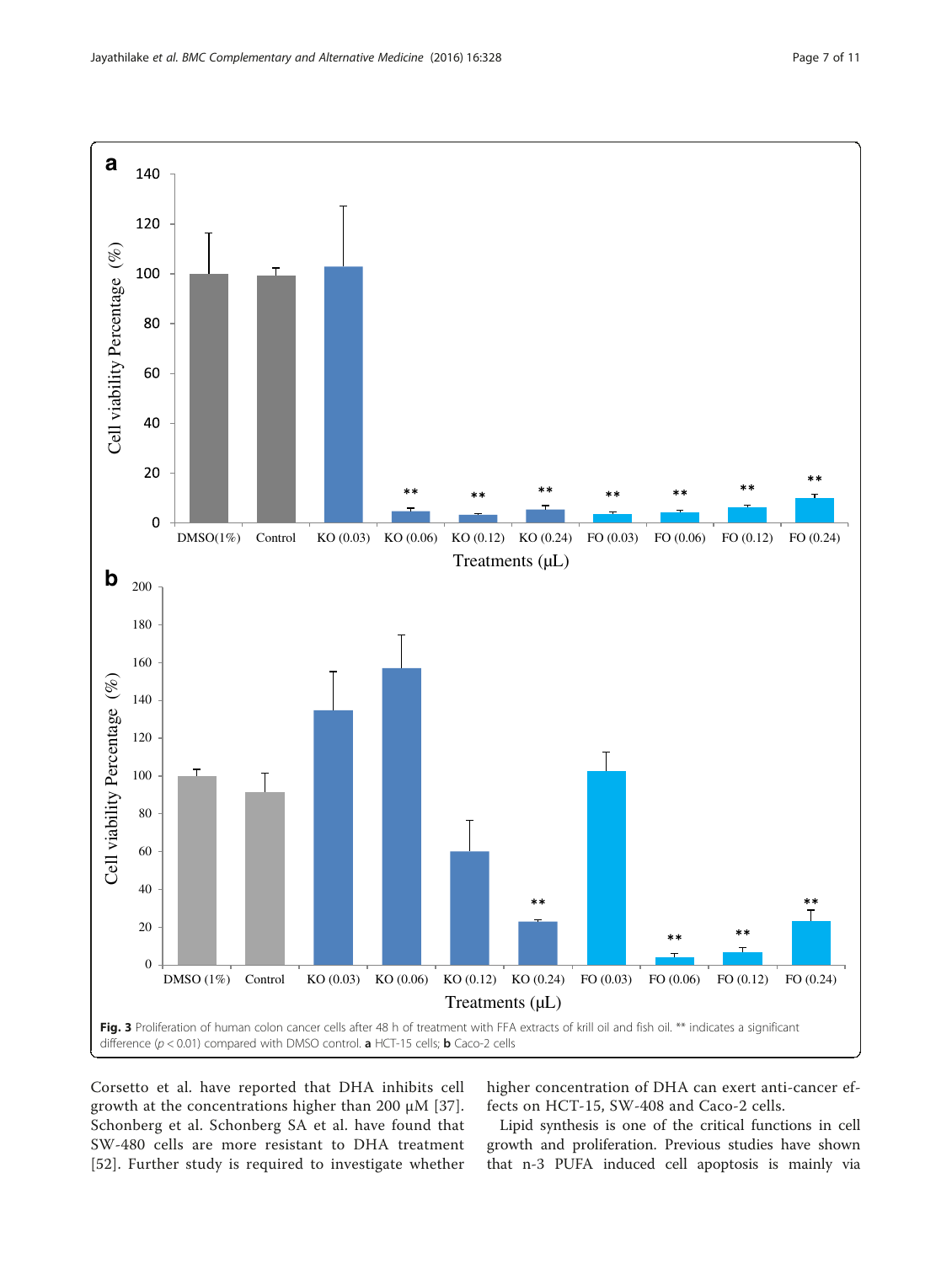asymmetric lipid disruption in the cell membrane leading to changes in cell membrane structure, signal pathways and control intracellular homeostasis [\[54](#page-10-0)–[56\]](#page-10-0). The results of this study have shown that higher concentration of EPA (200 μM) effectively reduced the cell proliferation in HCT-15 and SW-480 cells. It also highlighted

a significant increase in cellular EPA and n-3 fatty acid levels in the cells treated by EPA, and a significant reduction of AA level after treatment with EPA. Consistently, other studies have also shown that EPA supplementation could significantly increase EPA level in the cells, and that suppressed cell proliferation and

<span id="page-7-0"></span>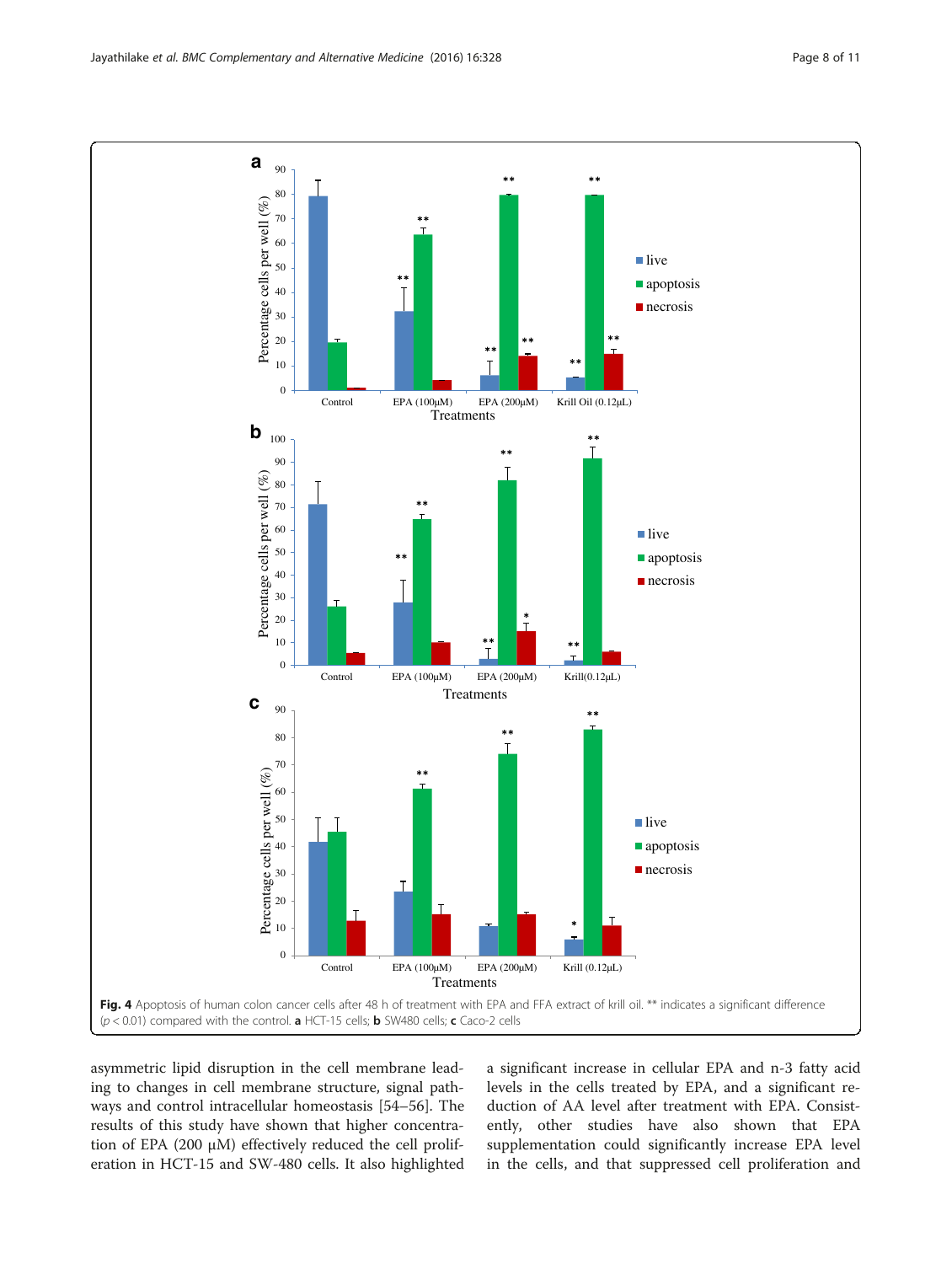induced apoptosis [[36](#page-10-0), [57\]](#page-10-0). In addition, EPA treatment has significantly increased docosapentaenoic acid (DPA n-3) at the present study. This is in agreement with the results reported by Calviello [[57](#page-10-0)]. This indicates that EPA, after incorporation into cells, maybe further metabolised through elongation to DPA [\[8](#page-9-0)]. DPA is also a long chain n-3 PUFA but its health benefits on cancer and other diseases are limited in comparison with EPA and DHA [[58](#page-10-0)].

The results of this study have shown a significant increase in n-3/n-6 ratio after treatment with EPA at both 100 and 200 μM. This is consistent with other studies [[59\]](#page-10-0), and it may have clinical relevance. The significantly higher n-3/n-6 ratio has been reported to be associated with a ranged of health benefits including attenuation of carcinogenesis [\[58](#page-10-0)]. Mansara et al. also found that a low n-6/n-3 ratio was associated with a decrease in cancer

superscript letters indicate the significance ( $p < 0.05$ )

cell proliferation [\[59](#page-10-0)].

Our study has demonstrated that the FFA extract of krill oil showed similar anti-proliferative effects as that from fish oil except a slightly more krill oil extract is required to achieve the similar outcomes (Fig. [3\)](#page-6-0). This may be attributed to the higher concentration of EPA in the fish oil. Animal studies are required to compare the anti-cancer effects of krill oil with fish oil given that studies have suggested that krill oil has a higher bioavailability than fish oil due to the unique chemical composition and thus the higher efficiency of fatty acid absorption into the blood [\[60](#page-10-0)].

This is the first study to report the pro-apoptotic effects of krill oil on human CRC cells. Although the mechanism is not clear, mitochondrial pathway seems to play a role. It is not known how EPA induced apoptosis at the present study. Krill oil contains a range of FFA including saturated fatty acids (SFA), monounsaturated fatty acids (MUFA) and polyunsaturated fatty acids (PUFA). It could be the synergistic effects of EPA with other fatty acids that resulted in the change of MMP. Taken together, these findings suggest that the proapoptotic properties of the krill oil extract may be associated with a complex mechanism, which requires further investigation on the interactions between the individual fatty acids in the oil and evaluation of molecular biomarkers involved in both the intrinsic and extrinsic pathways.

## Conclusion

Krill oil extract has a pro-apoptotic effect on the human CRC cells HCT-15, SW-480 and Caco-2. Its antiproliferative role was also observed in HCT-15 and SW-480 cells. EPA treatment showed similar health benefits

<span id="page-8-0"></span>

Table 1 Fatty acid composition of HCT cells treated by different EPA concentrations

|                                                                          | Control                      | Ethanol                      | EPA (100 µM)            | EPA (200 µM)                 |
|--------------------------------------------------------------------------|------------------------------|------------------------------|-------------------------|------------------------------|
| LA (n-6)                                                                 | $0.62 \pm 0.04$ <sup>a</sup> | $0.59 \pm 0.01^a$            | $0.47 \pm 0.02^b$       | $0.44 \pm 0.01^{\rm b}$      |
| $ALA$ (n-3)                                                              | $0.10 \pm 0.02$              | $0.09 \pm 0.01$              | $0.08 \pm 0.01$         | $0.09 \pm 0.00$              |
| AA (20:4 n-6)                                                            | $1.46 \pm 0.12$ <sup>a</sup> | $1.44 + 0.06^a$              | $0.89 + 0.02^b$         | $0.74 \pm 0.06^{\rm b}$      |
| EPA (20:5 n-3)                                                           | $0.25 + 0.03a$               | $0.27 + 0.05^a$              | $5.97 \pm 0.11^{\rm b}$ | $9.57 \pm 0.64$ <sup>c</sup> |
| DPA (22:5 n-3)                                                           | $0.71 \pm 0.03$ <sup>a</sup> | $0.72 \pm 0.01$ <sup>a</sup> | $2.75 + 0.05^{\rm b}$   | $1.54 \pm 0.12^b$            |
| DHA (22:6 n-3)                                                           | $0.76 \pm 0.03$ <sup>a</sup> | $0.71 + 0.02a$               | $0.37 \pm 0.01^{\rm b}$ | $0.36 \pm 0.01^{\rm b}$      |
| $FPA + DHA$                                                              | $1.00 + 0.05^{\circ}$        | $0.98 + 0.03a$               | $6.33 \pm 0.11^{\rm b}$ | $9.92 \pm 0.63$ <sup>c</sup> |
| Total n-3                                                                | $1.81 \pm 0.09^a$            | $1.79 + 0.04$ <sup>a</sup>   | $9.16 \pm 0.16^b$       | $11.55 \pm 0.76^b$           |
| Total n-6                                                                | $2.07 \pm 0.14^a$            | $2.03 + 0.06^a$              | $1.36 \pm 0.03^{\rm b}$ | $1.17 \pm 0.06^b$            |
| n3/n6                                                                    | $0.87 + 0.25$ <sup>a</sup>   | $0.88 \pm 0.01$ <sup>a</sup> | $6.72 + 0.11^b$         | $9.85 \pm 0.69^{\circ}$      |
| Values expressed as mean $\pm$ SD. Values in the same row with different |                              |                              |                         |                              |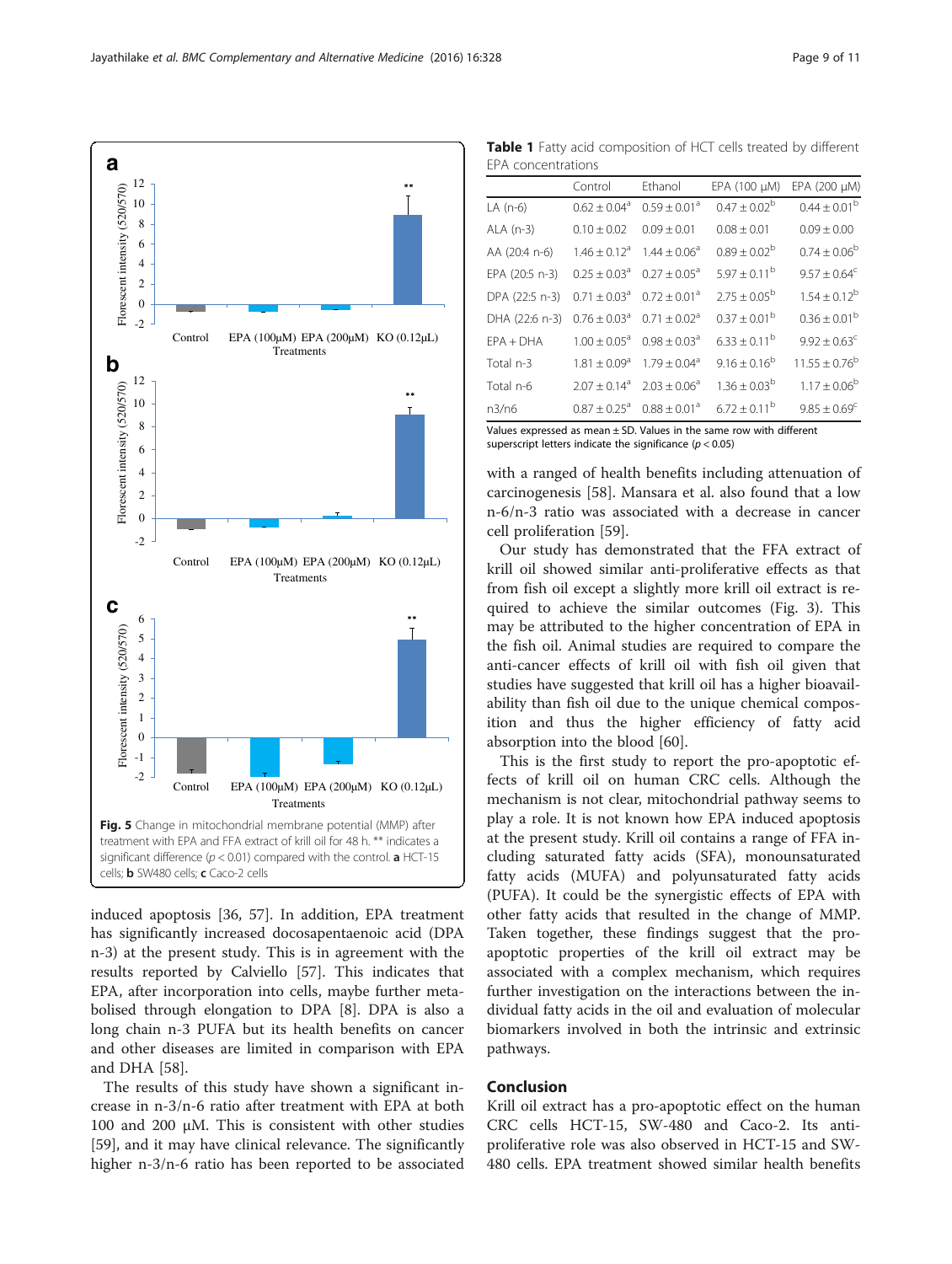<span id="page-9-0"></span>as the FFA extract of krill oil. The FFA extract of krill oil induced the apoptosis of cancer cells may involve a mitochondria-mediated pathway. However, the apoptosis resulted from EPA treatment appears to be independent of the mitochondrial pathway. Further study is required to elucidate the complex mechanisms underlying the anti-cancer properties of krill oil extract. The outcomes of this study showed that krill oil may be protective against CRC as daily nutrient or as a conjunctive therapy for the CRC treatment.

#### Acknowledgements

Authors would like to thank Prof Andrew Sinclair for his advice on the methodology of FFA extraction from krill oil and fish oil. We also thank Mr Joseph Pelle for his assistance with Gas Chromatography.

#### Funding

Not applicable.

#### Availability of data and materials

The datasets supporting the conclusions of this article are included within the article.

#### Authors' contributions

XQS and PVS designed the study and critically revised the manuscript. AGJ collected and analysed the data, and drafted the manuscript. All authors read and approved the final manuscript.

#### Competing interests

The authors declare that they have no competing interests.

#### Consent for publication

Not applicable.

#### Ethics approval and consent to participate

Not applicable.

#### Author details

<sup>1</sup>Centre for Chronic Disease, College of Health and Biomedicine, Victoria University, P.O. Box 14428, Melbourne, VIC 8001, Australia. <sup>2</sup>Melbourne Medical School Western Campus, Western Centre for Health Research and Education, Sunshine Hospital, St Albans, VIC 3021, Australia.

#### Received: 25 June 2016 Accepted: 23 August 2016 Published online: 30 August 2016

#### References

- 1. The American Cancer Society. Cancer Facts & Figures 2014 [http://www.](http://www.cancer.org/research/cancerfactsstatistics/cancerfactsfigures) [cancer.org/research/cancerfactsstatistics/cancerfactsfigures](http://www.cancer.org/research/cancerfactsstatistics/cancerfactsfigures) [Accesed 1 Apr. 2015].
- 2. Jemal A, Bray F, Center MM, Ferlay J, Ward E, Forman D. Global cancer statistics. CA Cancer J Clin. 2011;61(2):69–90.
- 3. Binefa G, Rodriguez-Moranta F, Teule A, Medina-Hayas M. Colorectal cancer: from prevention to personalized medicine. World J Gastroenterol. 2014;20(22):6786–808.
- 4. Grady WM, Carethers JM. Genomic and epigenetic instability in colorectal cancer pathogenesis. Gastroenterology. 2008;135(4):1079–99.
- 5. Yang P, Cartwright C, Chan D, Ding J, Felix E, Pan Y, et al. Anticancer activity of fish oils against human lung cancer is associated with changes in formation of PGE2 and PGE3 and alteration of Akt phosphorylation. Mol Carcinog. 2014;53(7):566–77.
- 6. Granci V, Cai F, Lecumberri E, Clerc A, Dupertuis YM, Pichard C. Colon cancer cell chemosensitisation by fish oil emulsion involves apoptotic mitochondria pathway. Br J Nutr. 2013;109(7):1188–95.
- Yao Q, Fu T, Wang LU, Lai Y, Wang Y, Xu C, et al. Role of autophagy in the omega-3 long chain polyunsaturated fatty acid-induced death of lung cancer A549 cells. Oncol Lett. 2015;9(6):2736–42.
- 8. Su X, Tanalgo P, Bustos M, Dass CR. The effect of krill Oil and n-3 polyunsaturated fatty acids on human osteosarcoma cell proliferation and migration. Curr Drug Targets. 2015;16:1–8.
- de Rosa A, Gomez D, Hossaini S, Duke K, Fenwick SW, Brooks A, et al. Stage IV colorectal cancer: outcomes following the liver-first approach. J Surg Oncol. 2013;108(7):444–9.
- 10. Turk HF, Chapkin RS. Membrane lipid raft organization is uniquely modified by n-3 polyunsaturated fatty acids. Prostaglandins Leukot Essent Fatty Acids. 2013;88(1):43–7.
- 11. Zhang C, Yu H, Ni X, Shen S, Das UN. Growth inhibitory effect of polyunsaturated fatty acids (PUFAs) on colon cancer cells via their growth inhibitory metabolites and fatty acid composition changes. PLoS One. 2015;10(4):e0123256.
- 12. Fahy B, Bold RJ. Epidemiology and molecular genetics of colorectal cancer. Surg Oncol. 1998;7(3–4):115–23.
- 13. Fasano E, Serini S, Piccioni E, Toesca A, Monego G, Cittadini AR, et al. DHA induces apoptosis by altering the expression and cellular location of GRP78 in colon cancer cell lines. Biochim Biophys Acta. 2012;1822(11):1762–72.
- 14. Xia LJ, Li MG. Effect of n-3 polyunsaturated fatty acids on proliferation and apoptosis of human colon cancer cell. Zhonghua Wei Chang Wai Ke Za Zhi. 2012;15(5):490–4.
- 15. Kuan CY, Walker TH, Luo PG, Chen CF. Long-chain polyunsaturated fatty acids promote paclitaxel cytotoxicity via inhibition of the MDR1 gene in the human colon cancer Caco-2 cell line. J Am Coll Nutr. 2011;30(4):265–73.
- 16. Kansal S, Bhatnagar A, Agnihotri N. Fish oil suppresses cell growth and metastatic potential by regulating PTEN and NF-kappaB signaling in colorectal cancer. PLoS One. 2014;9(1):e84627.
- 17. Fukui M, Kang KS, Okada K, Zhu BT. EPA. An omega-3 fatty acid, induces apoptosis in human pancreatic cancer cells: role of ROS accumulation, caspase-8 activation, and autophagy induction. J Cell Biochem. 2013;114(1):192–203.
- 18. Cho Y, Turner ND, Davidson LA, Chapkin RS, Carroll RJ, Lupton JR. A chemoprotective fish oil/pectin diet enhances apoptosis via Bcl-2 promoter methylation in rat azoxymethane-induced carcinomas. Exp Bio Med. 2012;237(12):1387–93.
- 19. Bathen TF, Holmgren K, Lundemo AG, Hjelstuen MH, Krokan HE, Gribbestad IS, et al. Omega-3 fatty acids suppress growth of SW620 human colon cancer xenografts in nude mice. Anticancer Res. 2008;28(6A):3717–23.
- 20. Manna S, Chakraborty T, Ghosh B, Chatterjee M, Panda A, Srivastava S, et al. Dietary fish oil associated with increased apoptosis and modulated expression of Bax and Bcl-2 during 7,12-dimethylbenz (alpha) anthraceneinduced mammary carcinogenesis in rats. Prostaglandins Leukot Essent Fatty Acids. 2008;79(1–2):5–14.
- 21. Winther B, Hoem N, Berge K, Reubsaet L. Elucidation of phosphatidylcholine composition in krill oil extracted from Euphausia superba. Lipids. 2011;46(1):25–36.
- 22. Tou JC, Jaczynski J, Chen YC. Krill for human consumption: nutritional value and potential health benefits. Nutr Rev. 2007;65(2):63–77.
- 23. Ramprasath VR, Eyal I, Zchut S, Jones PJ. Enhanced increase of omega-3 index in healthy individuals with response to 4-week n-3 fatty acid supplementation from krill oil versus fish oil. Lipids Health Dis. 2013;12:178.
- 24. Wijendran V, Huang MC, Diau GY, Boehm G, Nathanielsz PW, Brenna JT. Efficacy of dietary arachidonic acid provided as triglyceride or phospholipid as substrates for brain arachidonic acid accretion in baboon neonates. Pediatr Res. 2002;51(3):265–72.
- 25. Ulven SM, Kirkhus B, Lamglait A, Basu S, Elind E, Haider T, et al. Metabolic effects of krill oil are essentially similar to those of fish oil but at lower dose of EPA and DHA, in healthy volunteers. Lipids. 2011;46(1):37–46.
- 26. Zhu JJ, Shi JH, Qian WB, Cai ZZ, Li D. Effects of krill oil on serum lipids of hyperlipidemic rats and human SW480 cells. Lipids Health Dis. 2008;7:30–6.
- 27. Wong RS. Apoptosis in cancer: from pathogenesis to treatment. J Exp Clin Cancer Res. 2011;30:87.
- 28. Salimon J, Abdullah BM, Salih N. Hydrolysis optimization and characterization study of preparing fatty acids from Jatropha curcas seed oil. Chem Cent J. 2011;5:67.
- 29. Lepage G, Roy CC. Direct transesterification of all classes of lipids in a one-step reaction. J Lipid Res. 1986;27(1):114–20.
- 30. Ikeda K, Myotoku M, Hirotani Y. Characterization of multidrug resistanceassociated protein mRNAs expression profiles in Caco-2 and HT-1080 cell lines induced by methotrexate. Pharmazie. 2008;63(12):883–9.
- 31. Luk F, Yu Y, Walsh WR, Yang JL. IGF1R-targeted therapy and its enhancement of doxorubicin chemosensitivity in human osteosarcoma cell lines. Cancer Invest. 2011;29(8):521–32.